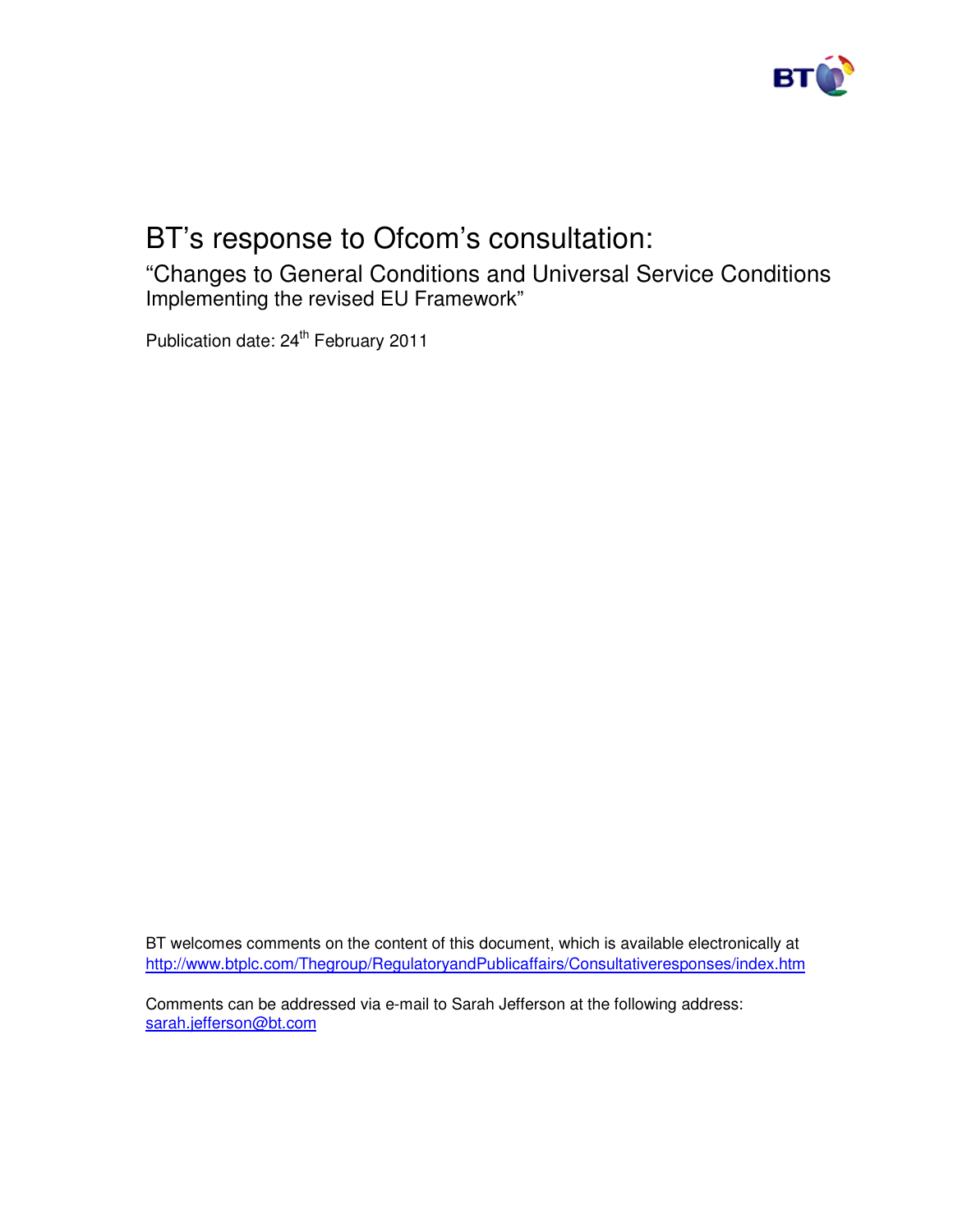# **Contents**

| <b>Section</b> |                                             | Page |
|----------------|---------------------------------------------|------|
| $\mathbf 1$    | <b>Executive Summary</b>                    | 3    |
| $\mathbf{2}$   | Introduction                                | 4    |
| 3              | Answers to Ofcom's questions                | 5    |
| 4              | Points not covered within Ofcom's questions | 15   |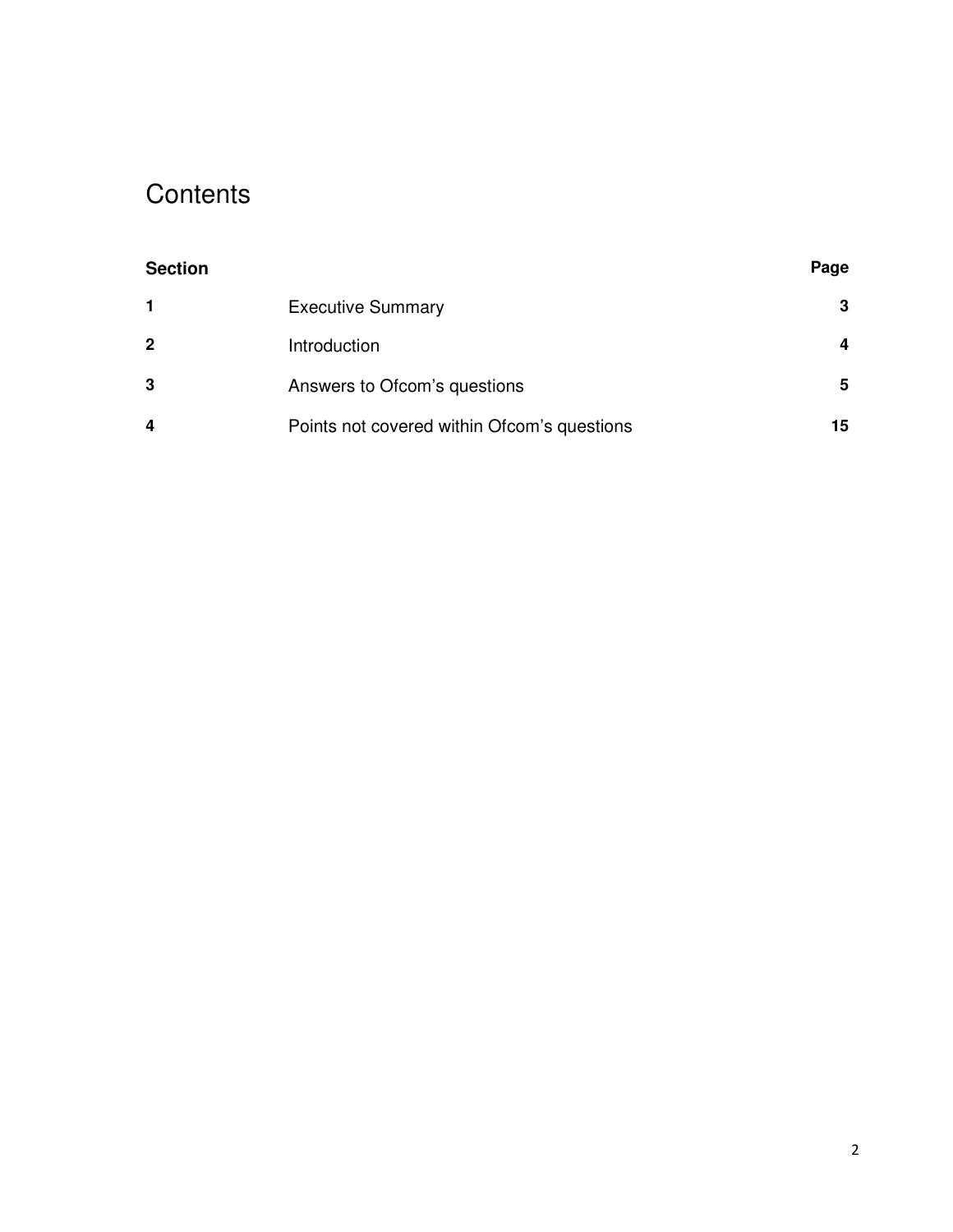- 1.1. We welcome Ofcom's attempt to transpose the relevant revised EU Framework Directives1 into UK regulation within such challenging timescales. It is also pleasing to note that Ofcom proposes further debate with industry and separate, future consultations for those policy issues that need greater analysis and consideration. We fully support Ofcom's objectives that changes should be proportionate, transparent, objectively justifiable and not unduly discriminatory.
- **1.** Executive Summary consistency consistency consistency in the state of the consistent of the state of the state of the state of the state of the state of the state of the state of the state of the state of the state of 1.2. Within the proposed amendments, we believe that some areas need further clarification if Communications Providers are to ensure compliance with the revised regulations. The definitions applied for different users of communications services along with the networks and services themselves all need to be reviewed to ensure they are fit for the purpose that Ofcom intends. A Public Electronic Communications Network (PECN) has wider implications for compliance than the Public Telephone Network that it replaces and it is not the intention of the underlying Framework Directives for transposition to extend regulation to products and services outside the scope of the Universal Service Directive 2009 (USD).
	- 1.3. This need for clarity is particularly critical where PECN is referenced in General Condition 3 regarding network resilience, as once coupled to the removal of "at a fixed location" the amendment has the potential to greatly extend those services to which the regulation applies. We don't believe that this is Ofcom's intention, but if it is, we think the amendment needs urgent review.
	- 1.4. We appreciate Ofcom's continuing commitment to ensuring the safety of people calling the emergency services and the recognition that this can be maximised with accurate location data. However, we believe that the definitions proposed under General Condition 4 for identifying the location of mobile users need to be revisited and we would welcome the opportunity to add our own expertise as an emergency Call Handling Agent to ensure these accurately reflect what is technically feasible.
	- 1.5. The European Commission is to be congratulated in recognising that some small businesses may benefit from the additional contract measures now in place for consumers. However, Ofcom's amendments, whilst generally reflective of the letter of the underlying legislation, extend these rights to all business customers including those businesses and corporations enjoying non-standard terms. We believe that Ofcom must revisit the recitals within the USD and make whatever amendments are necessary to General Condition 9 to ensure that those choosing non-standard contracts are not unnecessarily brought into the scope of General Condition 9.
	- 1.6. We also believe that industry and Ofcom must work together to agree criteria and parameters for the scheme proposed to compensate customers subject to delay or abuse when porting their telephone number. The proposed date of 25th May 2011 for CPs for this scheme to be operational is unworkable given the complexity of the porting process and ongoing industry work on customer migrations. We would welcome the opportunity to begin this work at Ofcom and industry's earliest convenience.
	- 1.7. Alone amongst the Member States, a functionally separated incumbent helps the UK communications sector to flourish, making it the most competitive in Europe. This unique environment must also be taken into account when imposing regulation at a retail level to ensure an even-handed approach and a level playing field for the delivery of services to endusers.

 $^1$  Specifically the Universal Service and Users' Rights Directive: http://eur-lex.europa.eu/LexUriServ/LexUriServ.do?uri=OJ:L:2009:337:0011:0036:En:PDF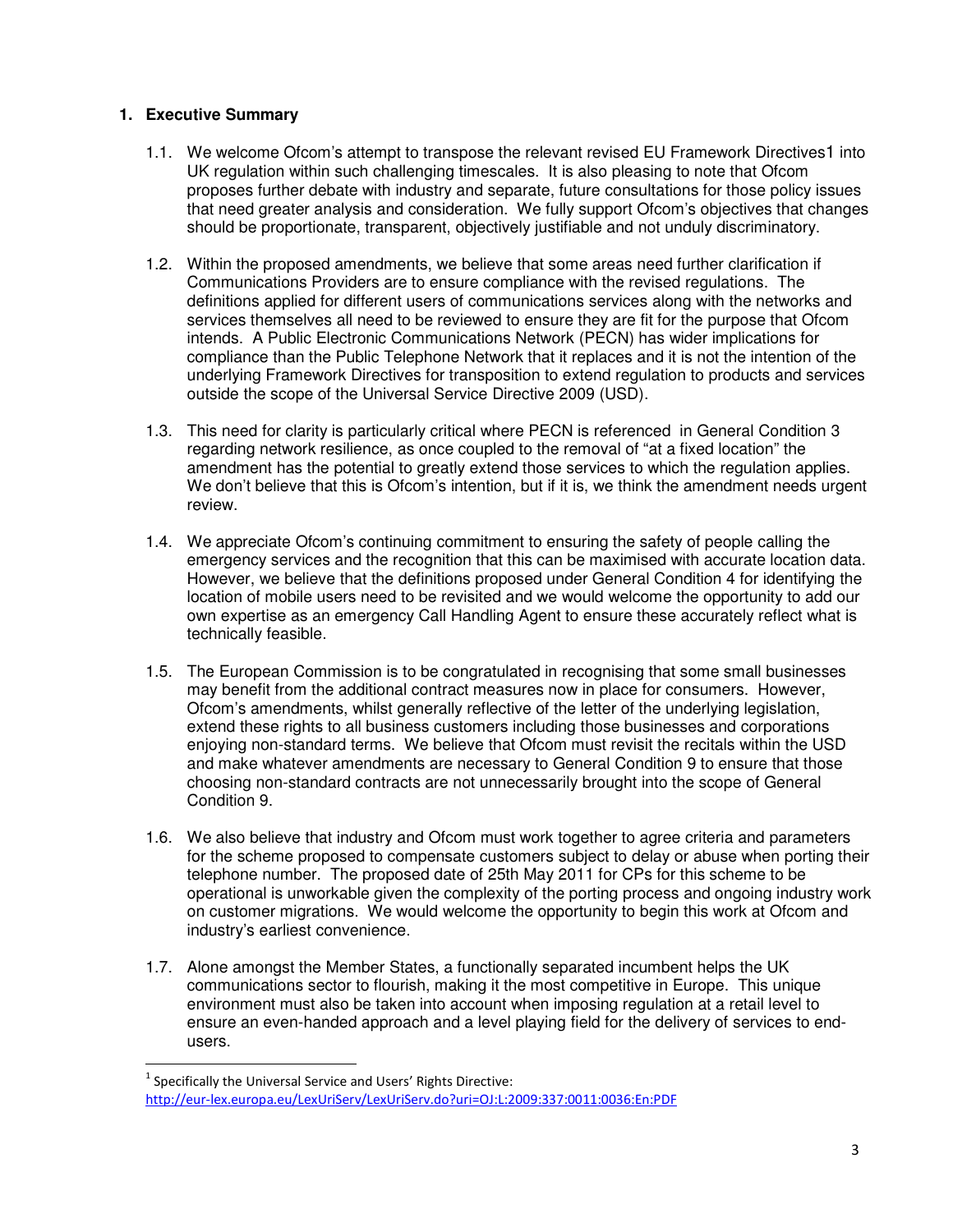# **2. Introduction**

- 2.1. It is worth remembering that in positioning the proposed changes to the Comms Act, as part of their own transposition of the EU Framework Directives, the UK Government stressed the need to ensure regulation had a light touch and did not exceed what Europe had intended for the revisions within the Framework. We believe this approach must be used for Ofcom's transposition of the Directives and any subsequent consultations that seek to implement revisions to the General Conditions as the regulation develops.
- 2.2. Not seeking to go beyond the spirit of the underlying directives is fundamental to their successful implementation in the UK. A light touch will allow communications markets to thrive, free from the unwieldy constraints of an over-prescribed or heavy-handed interpretation and enabling the delivery of better, cheaper services to users. However to achieve compliance the regulation must be easy to understand and clear in its application. The Universal Service and Users' Rights Directive 2009 (USD) from which these changes flow has limited scope, applying only to the first narrowband connection, and whilst it is sensible to future-proof the proposed amendments wherever possible, this should not exceed the remit of the Directive itself. Regulation applying to the first narrowband connection should:
	- a) Apply regardless of the technology used to achieve the connection,
	- b) Set out clear responsibilities for ensuring compliance (wherever possible we believe this should lie with the voice service provider), and
	- c) Operate under effective investigation and dissuasive enforcement processes to better safeguard consumers and encourage competition.
- 2.3. Any ambiguity within the regulation that has the potential to expand the range of services subject to the General Conditions may fall outside the scope of the USD or run counter to the underlying intention of the Directive. To ensure this does not happen we believe Ofcom should revisit the definitions and state clearly which services are within the scope of each General Condition.
- 2.4. Once Ofcom has implemented and published the revised General Conditions, we suggest the table located at the URL below is updated to add further clarity of where and to whom these apply:

http://stakeholders.ofcom.org.uk/telecoms/ga-scheme/general-conditions/generalconditions-guidelines/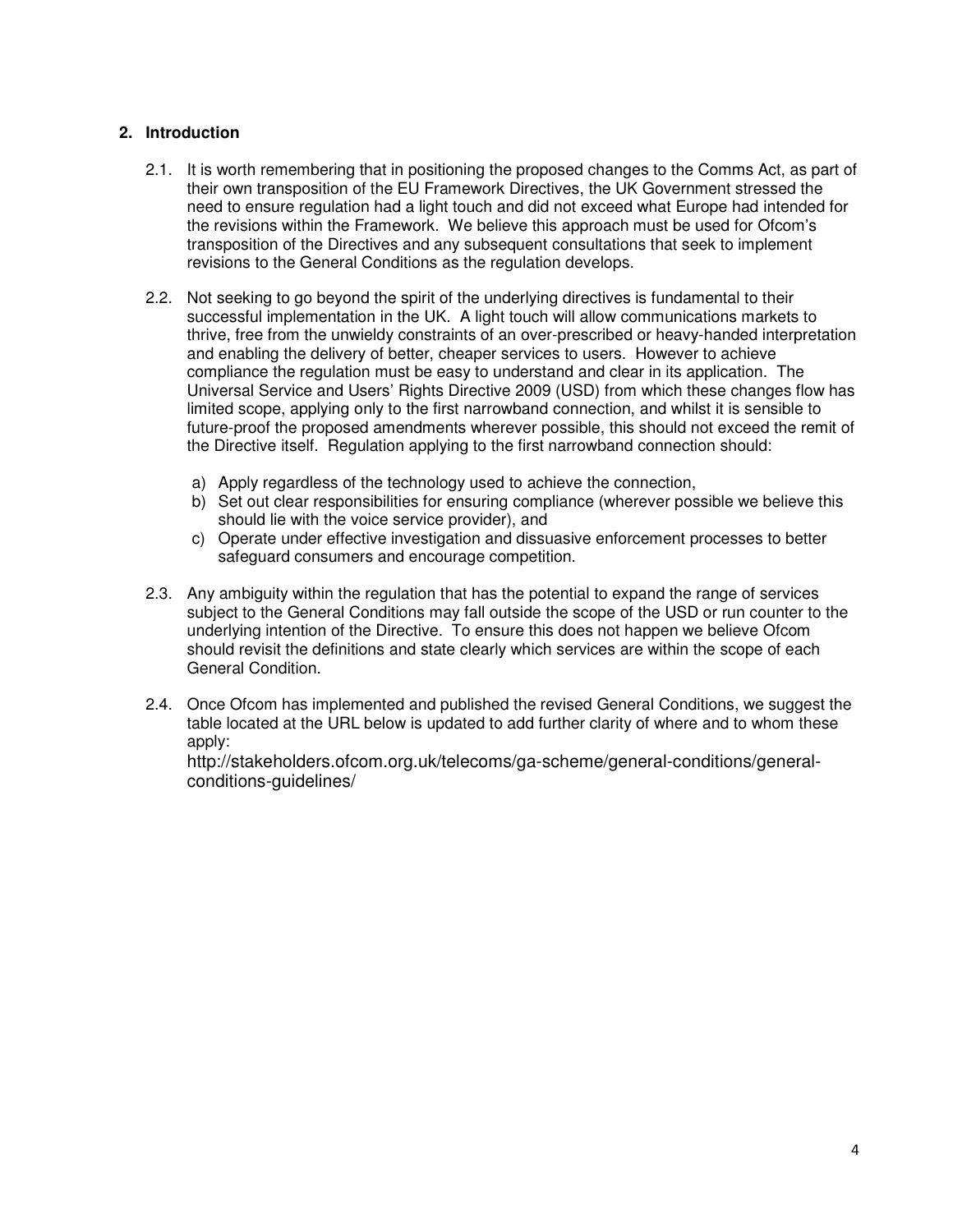## **3. Response to questions**

#### *Q1. Do you agree with our proposed approach to definitions?*

3.1. We agree in principle with Ofcom's proposed approach where amendments to the definitions originate in the revised Electronic Communications Framework Directives 2009. However, our response is based on the definitions as currently set out by Ofcom within the consultation document given the UK Government in their own implementation work has yet to publish any amendments to these. This is particularly relevant given the proposed replacement of Public Telephone Network with Public Electronic Communications Network, which we believe has potential to be applied to a broader base of communications services. Should the UK Government subsequently make changes to these definitions upon publication of the revised legislation we believe it appropriate for Ofcom to review use within the General Conditions and if necessary re-consult on their application within the regulation.

### *Q2. Do you agree with our proposal to add CEPT to the list of standardisation bodies?*

3.2. Yes

#### *Q3. Do you agree with our proposals to extend the requirements of GC3 beyond 'fixed locations' and to require CPs to 'take all necessary measures' to maintain their networks and services and access to emergency services?*

- 3.3.1. We support Ofcom's intention to bring mobile into the scope of GC3 and recommend that Ofcom make no other major changes to the text of the General Condition. We believe that the current text of GC3 (the requirement to take "all reasonably practicable steps") achieves the appropriate balance between the interests of consumers and of the industry. Therefore, it would not be appropriate to impose additional measures on either infrastructure providers or Communications Providers.
- 3.3.2. To this extent, the regulation must clearly state those who must comply with the obligation and which services are outside scope. Any circumvention of the regulation or exploitation of potential loopholes which could be caused by ambiguities in the text, are therefore minimised and the industry as a whole should have a clear understanding of their obligations. This framework would then facilitate appropriate and fair action by Ofcom in the case of noncompliance.
- 3.3.3. Yet the new text does not offer the level of transparency required as to its scope and purpose. In particular:
	- 3.3.3.1. We understand that Ofcom's rationale for replacing 'all reasonably practical steps' with 'all necessary measures' is only to mirror the current wording of Article 23 of the revised USD, but not to require any significant changes in infrastructure providers or Communications Providers' current practice. Yet the change could be interpreted otherwise, and therefore, Ofcom needs to make clear that the new wording will not require any changes from current practice. We also believe that the insertion of the term 'fullest possible'in relation to availability in the event of catastrophic network breakdown or in cases of force majeure could be interpreted as a highly significant change. It is hard not to see the insertion of these additional words as intending a substantially more onerous obligation on CPs; if this is not Ofcom's intention then it is vital for the avoidance of doubt or confusion that Ofcom provides an explanation of what its expectations are in practice.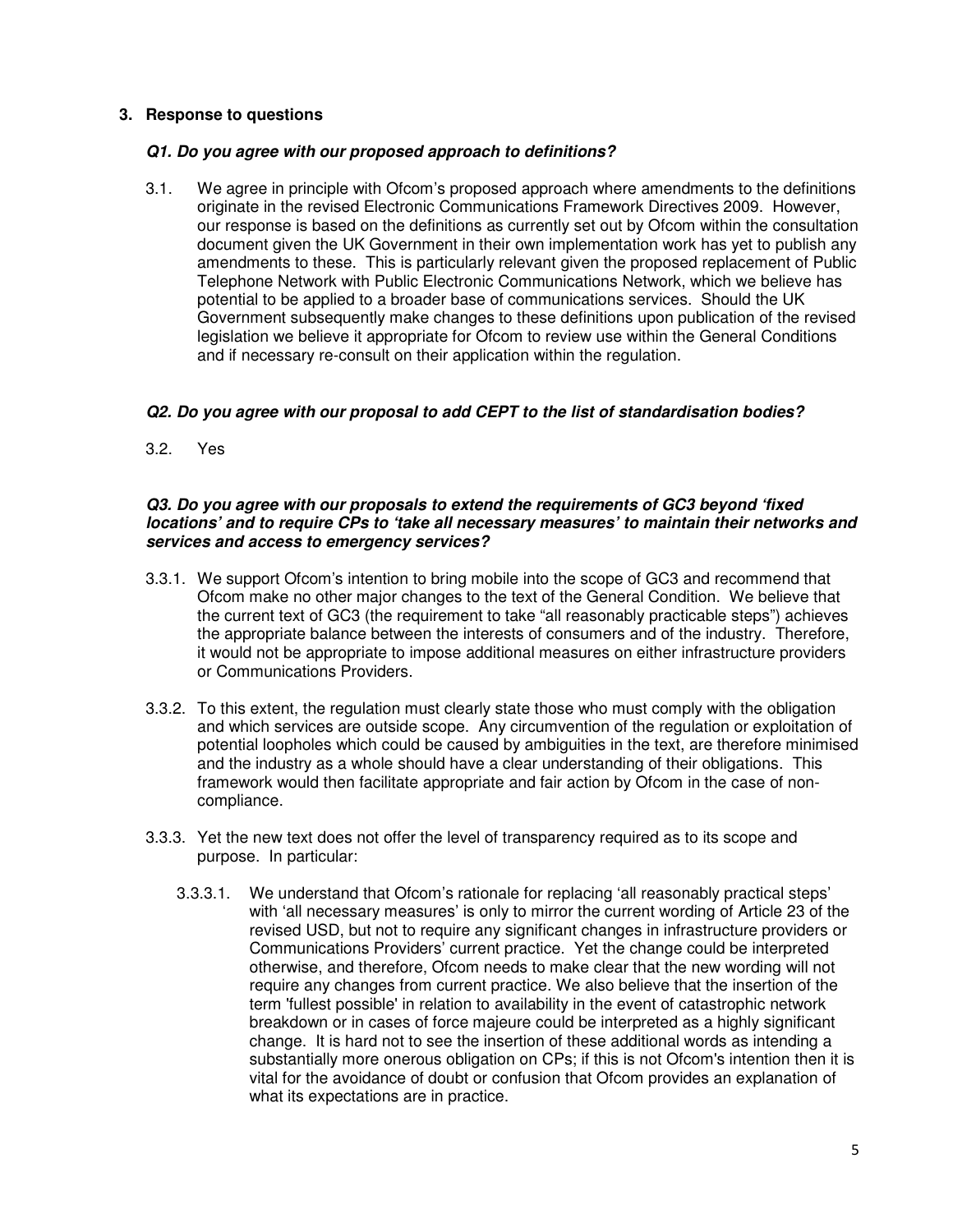- 3.3.3.2 We would like further clarity from Ofcom on which operators and services are brought into scope by the proposed amendment to GC3 (in particular further to the removal of 'fixed location'). We understand that Ofcom does not intend to extend GC3 scope to providers of email, Instant Messaging, data/broadband services (including data over voice channels) and secondary VoIP services over broadband, but Ofcom needs to make this clear.
- .3.3.3.3 We understand that the new GC3 does not apply to Private Networks and Virtual Private Networks (VPNs) but again this needs to be confirmed (this is particularly relevant where services break out into the public network and can therefore be deemed to be PATS). It should also be clear from the proposed text that GC3 applies only to paid for services.
- 3.3.4. We understand that Ofcom is planning to consult on the issue of power backup for voice services over NGA as part of work on Revised New Build Guidelines. However, we think it imperative that any battery backup requirements should apply across the entire industry. There are an increasing number of next generation infrastructure pockets across the UK served by a single provider and to which other CPs have limited or no commercially workable level of access. If users are to receive an adequate level of resilience and protections in this type of communications environment, obligations must be placed on all network and communications providers in equal measure. End Users should have the security of knowing that their main voice service would work in the event of a power failure, and enable access to 999 services, irrespective of the provider or technical specification. Services used as a complementary, secondary voice service, do not need the same level of resilience or back-up provision, as the primary voice service should deliver resilient access in these cases. Our expectation is that the revised wording proposed by Ofcom for GC3 will in itself have no material impact on the requirement for BBU in fibre scenarios.

### *Q4. Do you agree with our proposals for emergency call numbers - which includes amending the definition of CP and requiring that location information is provided free of charge, as soon as the call reaches the emergency organisations and is accurate and reliable (in line with our proposed high level criteria)?*

- 3.4.1 In responding to Ofcom's question we have tried to take into account the different roles that BT plays in the provision of 999 services:
	- as a Call Handling Agent for the industry (with Cable and Wireless),
	- as a provider of retail communications services to end-users,
	- as a wholesaler of access services to other CPs and
	- as a supplier of business private network solutions to large corporations.
- 3.4.2 Ofcom's proposed amendments to GC4.2 accurately reflect what CPs can already do with help from a CHA. We believe the change to the definition of a CP is helpful in clarifying that Resellers are responsible for providing caller location. However, the definition of CP needs to be clearer. In line with Ofcom's clarification in Appendix 1 (below) it should state Public Electronic Communication Service to avoid any confusion over the inclusion of private ECSs provided by larger enterprises/organisations for their employees.
	- 3.4.2.1 It would be helpful to acknowledge that other CPs have a role to play in assisting CPs providing end users with an ECS. Those providing the PECN for example, including access network providers and Internet Service Providers used by VoIP Service Providers and WLR or VoIP resellers, may need to help ensure that accurate customer data is collected and collated by the CHAs.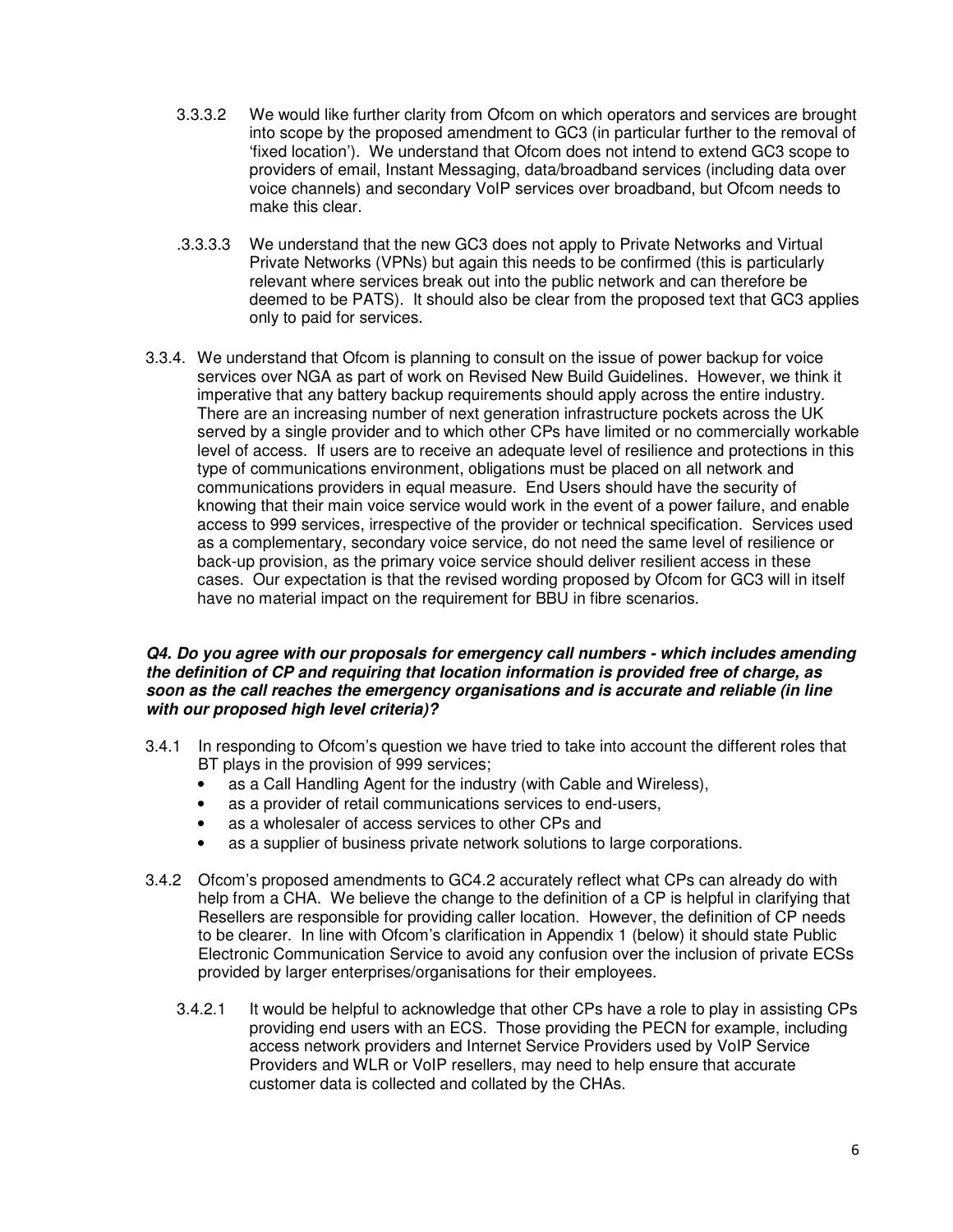- 3.4.2.2 We note Ofcom's intent in paragraph 6.30 to monitor international standards for locating nomadic VoIP users and ask that Ofcom clarify the role of the NICC who has already published standards for this area. In addition, we are aware that a survey of emergency organisations (Eos) in 2009 indicated that, even when a caller was nomadic, the EO preferred to have a default or normal address for the end users as long as this is clearly indicated as such. If Ofcom's expectation is that international standards may take some years to be implemented and that meanwhile nomadic use increases, then this position would be helpful to consider adopting to assist EOs and help safeguard end users in an emergency.
- 3.4.2.3 We welcome Ofcom's intent in paragraph 6.31 to consult separately on the creation of a more detailed set of accuracy and reliability criteria. This is likely to have a significant impact on CHAs and we would ask that the timescale for this work be made available at an early stage.
- 3.4.3 An exception (on technical feasibility grounds) needs to be made for limitations on what location a CP can provide while providing a Public ECS that is the public gateway for end users making emergency calls from within a private network. This is especially so, as private networks increasingly extend over wider areas and the enterprises that operate them choose to use a number of different CPs to deliver the various component parts:
	- Public network access
	- PBX/iPBX

• Private wide area network

The person responsible for configuring a private network operated by an Enterprise on which the call originates may not provide the CP providing the Public ECS with caller location information. Additionally, there are no international standards in use by which such location information could be obtained; although some vendors are marketing bespoke solutions for IP based systems.

- 3.4.3.1 We believe additional clarity is needed for the term "full postal address". It would certainly need to include the postcode for the 999 call routing by the CHA and a premises number/name to be useful to the serving EO.
- 3.4.4 We believe there is a typographical error in GC 4.3(b)
	- *(b) using a Mobile Network, the Caller Location Information must include, at least, the Call Identification of the cell from which the call is being made, or in exceptional circumstances the Zone Code.*

We believe this should read Cell Identification.

- 3.4.5 The proposed definition<sup>2</sup> for **Cell Identification** should be checked with the mobile networks as we understand from NICC standard ND1013 that cell identification uses the coordinates of the centre of the coverage area of the cell rather than the hosting base station location.
- 3.4.6 It may be helpful to mention that **Zone Codes**ª correspond to groups of cells that are associated with a relevant regions defined for 999 call routing purposes.
- 3.4.7 We believe that additional clarity is needed on the definition of Communications Provider4 in line with Ofcom's clarification in Appendix 1below and should state Public Electronic

 $2$  "Cell Identification" –means the geographic coordinates of the mobile base station which is hosting the call, and where available, an indication of the radius of coverage of the cell;

 $^3$  "Zone Code" means a code which identifies the geographic region in which the call was originated.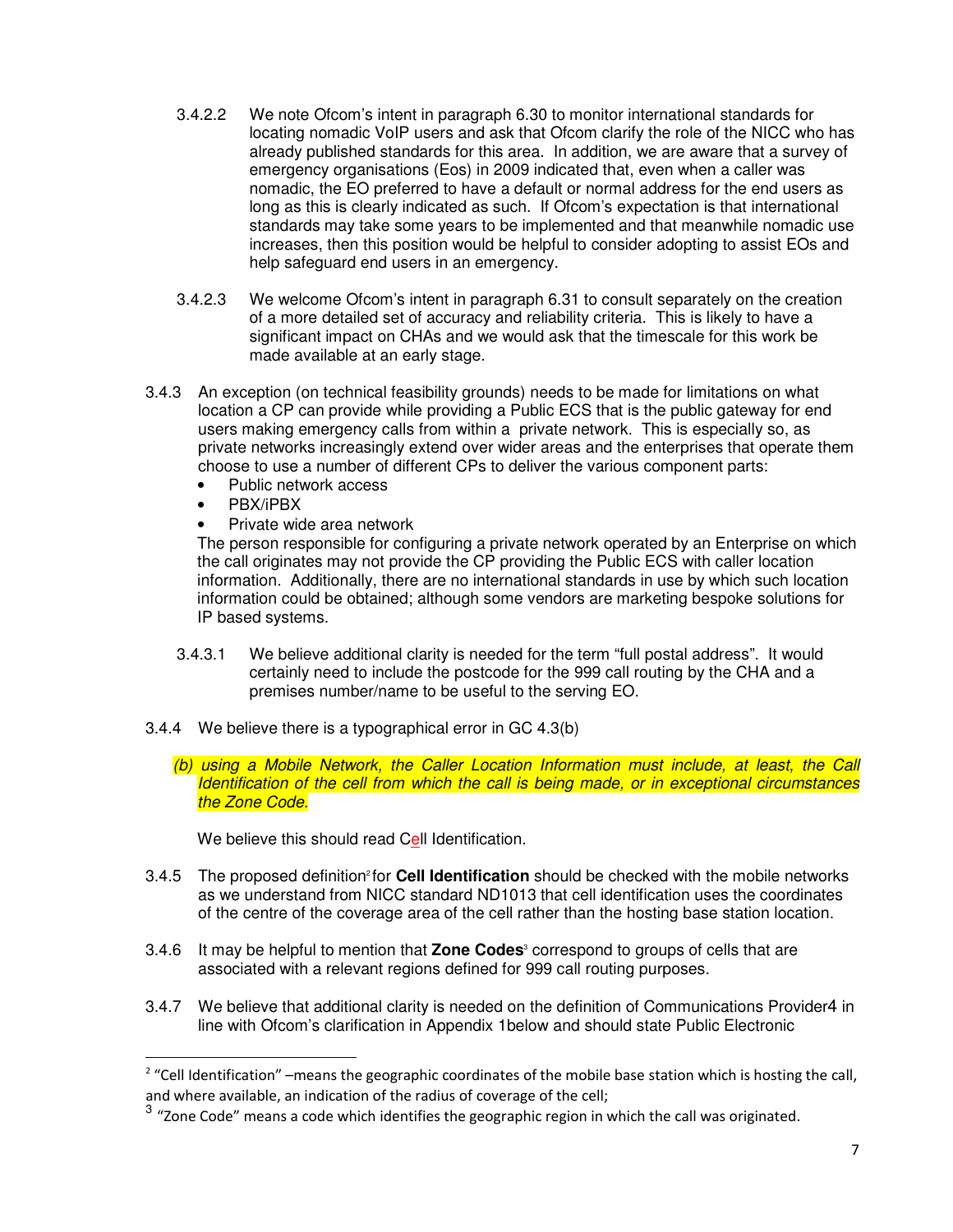Communication Service. This amendment would assist in avoiding any confusion that the obligations should apply to private ECSs provided by larger enterprises or organisations for their employees.

### *Q5. Do you agree with our proposed approach to contract related requirements relating to the provision of additional information, the length of contracts and the conditions for termination?*

- 3.5.1 GC 9 should not apply to all business customers. Ofcom's proposed wording for GC 9 is too wide and goes beyond what was intended by the original drafting of the Directive. If Ofcom's proposed wording remains unedited then GC 9 will go beyond what was contemplated by the Directive and inadvertently apply to all business-to-business contracts which the Directive was never intended to cover.
	- 3.5.1.1. To take each of these points in turn. Recital 21 of the USD 2009 reads as follows:

*Recital (21) Provisions on contracts should apply not only to consumers but also to other end-users, primarily micro enterprises and small and medium-sized enterprises (SMEs), which may prefer a contract adapted to consumer needs. To avoid unnecessary administrative burdens for providers and the complexity related to the definition of SMEs, the provisions on contracts should not apply automatically to those other end-users, but only where they so request. Member States should take appropriate measures to promote awareness amongst SMEs of this possibility.*

> It must therefore be the case that any subsequent use of the term end-users in Article 20(1) refers to SMEs and micro businesses and does not refer to *all* business customers (as Ofcom assert at paragraph 7.5 of the Consultation). This would accurately reflect the intention behind the Directive as set out in Recital 21. Principally that consumers, SMEs and micro businesses are the intended customer segments as regards the provisions of Article 20 of the Directive. Negotiated contracts and contracts with larger businesses do not require any intervention under the General Conditions.

- 3.5.1.2. It therefore follows that the Directive is not intended to apply to all business customers. Nor should it. It would be quite inappropriate for the Directive to apply, in the form of a revised GC 9, to negotiated contracts for connection to a range of Public Electronic Communication Services by Communications Providers (CPs) for businesses.
- 3.5.1.3. By way of example how could GC 9 have any meaning in the context of a CP delivering on a complex Design Build and Operate contract for a business customer? Where a CP builds a non-standard PSTN, BB and mobile Virtual Private Network for a large business customer on negotiated commercial terms which the parties agree to bound by GC 9 as currently worded can have no meaningful or beneficial effect for either the CP or the business customer.
- 3.5.1.4. As it is currently drafted 9.1 also suggests that CPs have to make available the information described in paragraphs 9.2 through to 9.7 to members of the public or

<sup>4 &</sup>quot;Communications Provider" means a person who provides End-Users with an Electronic Communications Service, or provides access to such a service by means of a Pay Telephone, for originating calls to a number or numbers in the National Telephone Numbering Plan but shall exclude any Click to Call Service;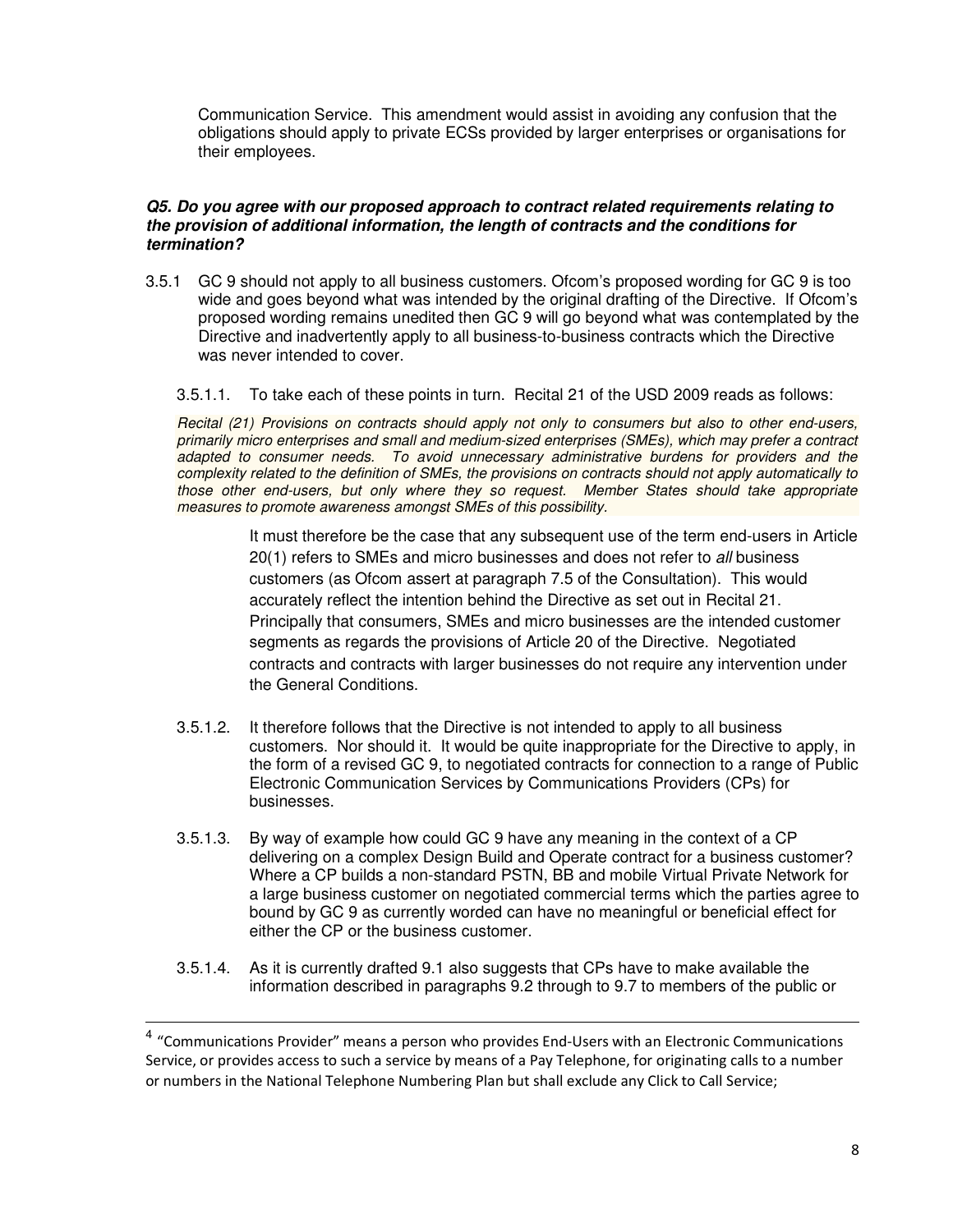businesses generally who have no contractual relationship with the CPs. End Users as used in the context of the currently drafted 9.1 can be inferred to mean anyone who uses either a phone or an internet connection but who do not have a contractual relationship with the provider of the service in question. An End User could be using the service at the house of a relative but under GC 9 as drafted they would have the right to all the information set out in 9.2 through to 9.7.

- 3.5.1.5. It would appear that Ofcom have merely lifted and shifted the text from USD 20.1 but without the corresponding recital it becomes meaningless. Ofcom's duty as regulator is to apply the recital to the text of USD 20 in light of national conditions and reword it appropriately. By effectively doing nothing more than cutting and pasting Ofcom have failed to discharge their duty in a proportionate manner.
- 3.5.1.6. We don't believe this was intended by the underlying Directive and respectfully suggest that 9.1 as drafted is too wide. We would therefore recommend reducing the scope of 9.1 to the effect that it only applies in relation to End Users (meaning consumers and SME businesses) with whom the CPs already contract or with whom a CP is offering to contract and it should not apply to contracts for non Geographic numbers. It should not apply to the effect that CPs have to provide this information to absolutely anyone who asks for it.
- 3.5.1.7 To reflect this we have therefore re-written your proposed General Condition 9.1 with changes highlighted in red below. The changes are designed to make it clear that GC 9 only applies in relation to standard terms contracts under the terms of which consumers and micro businesses and SMEs are able to avail themselves of the new rights set out in Article 20 of the Directive. The Directive clearly does not apply and was never intended to apply to non-standard business contracts with micro businesses/SMEs or to any contracts for larger businesses. Equally, it should not apply where there is no or no intended contractual relationship between Communications Providers and End Users.

*9.1 Communications Providers shall when, in offering to provide and /, or providing, connection to a Public Electronic Communications Network and/or Public Electronic Communications Services to;*

- *(a) a Consumers; and ,*
- *(b) and other EndUsers on request who are seeking to contract with CPs;*

*, offer to enter into a contract or vary an existing contract with that Consumer, or other End-User, which complies with the following paragraphs 9.2 through to 9.7 set out below. These paragraphs shall not apply however to any contract between any Communications Provider and any End User where the Public Electronic Communications Service has been provided not on a Communications Provider's standard terms but on a non-standard basis with terms and/or charges separately negotiated by the parties. Where such non-standard contracts exist then their terms shall take precedence and this General Condition 9 shall have no effect. This General Condition 9 shall only apply to contracts between Communication Providers and Consumers, Micro Businesses and SMEs for the provision of electronic communications services on standard terms that have not been subject to negotiation."*

- 3.5.1.8. It would seem inequitable to permit all businesses, from a single home worker to a multi-national organisation, to opt for a contract adapted to consumer needs when consumers clearly should have greater protection.
- 3.5.2 It is apparent that the framing of the requirements in GC9.2 in large part follows precisely the wording of the Directives. We would suggest that in a number of cases (for example, information on procedures to manage traffic as required by GC9.2(e)) the specification of these "in a clear, comprehensive and easily accessible form" would be best achieved by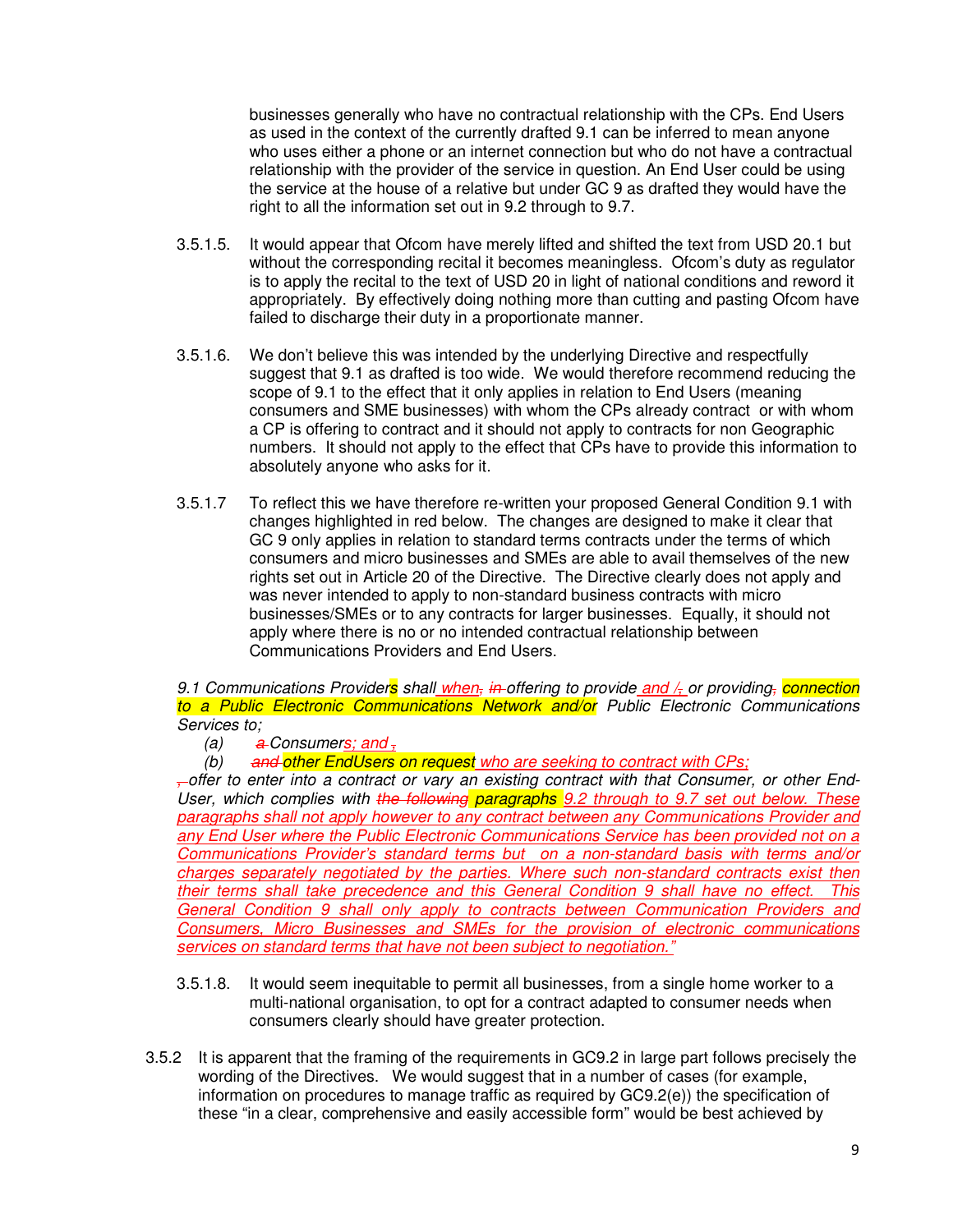reference out from the end-user contracts to online websites. Aside from practical considerations, end-user contracts would become extremely lengthy if they were to incorporate directly all these new provisions. Referencing out would also seem to offer the flexibility for CPs to satisfy the different requirements in respect of consumers and businesses, the latter only being required 'on request'. It would also facilitate compliance with any future requirements Ofcom may direct, as provided by GC9.2(d). We would welcome Ofcom's confirmation that compliance with Condition 9 is capable of being fulfilled by means other than direct wording in the body of an end-user contract.

- 3.5.3 We agree that conditions or procedures for contract termination should not act as a disincentive to switching. We do not believe that BT's contract terms act as such a disincentive, taking due account of the discounts which attach to them.
- 3.5.4 We fully support the proposal to provide a maximum contract duration of 12 months. This requirement has not been interpreted so that the customer would face an automatic termination at the end of the 12 month contract period, as this would not be in the best interests of the customer, but rather that the customer would have the ability to terminate a contract on the expiry of a 12 month period without payment of any termination charges.
	- 3.5.4.1. We do not however, understand the use of the word User in 9.5. Ofcom appends the standard Framework Directive definition for 'user' as follows:

*"User" means a legal entity or natural person using or requesting a Public Electronic Communications Service*

> However, this term makes the right to contact for a 12 month term too broad. It was not the intention of the underlying Directive that this right apply to non-standard and/or business-to-business contracts, as already mentioned. In fact many nonstandard B2B customers choose a much longer minimum period because a longer term enables CPs to recover their costs and gives the customer a lower monthly rental price. In this context therefore, your proposed 9.5 would be meaningless. We therefore recommend deleting 9.7(c) altogether and amending 9.5 to read as follows:

*9.5 Communications Providers shall ensure that Users where Subscribers are contracting for or wish to contract for services on a CP's standard terms they are able to subscribe to a contract with a maximum duration of 12 months*

- 3.5.5 We support the proposal to provide notice to subscribers. On-line resources and notifications provide a valuable resource to customers to access information and also contract for services using online services. To this end, it would be inappropriate to omit using websites as a legitimate means of communicating significant changes to the category of businesses that may be included in the GC9 obligations.
	- 3.5.5.1. Equally, and as above with 9.5, it should be made clear in paragraph 9.6 that the provisions of 9.6 only apply to subscribers who are consumers or on request to businesses who are on standard terms contracts. As drafted, paragraph 9.6 is again too wide. It would be meaningless in the context of non-standard b2b negotiated contracts that will, inevitably have their own pricing and ADR mechanisms. We would therefore recommend re-wording 9.6 as follows:

*9.6 Communications Providers shall:*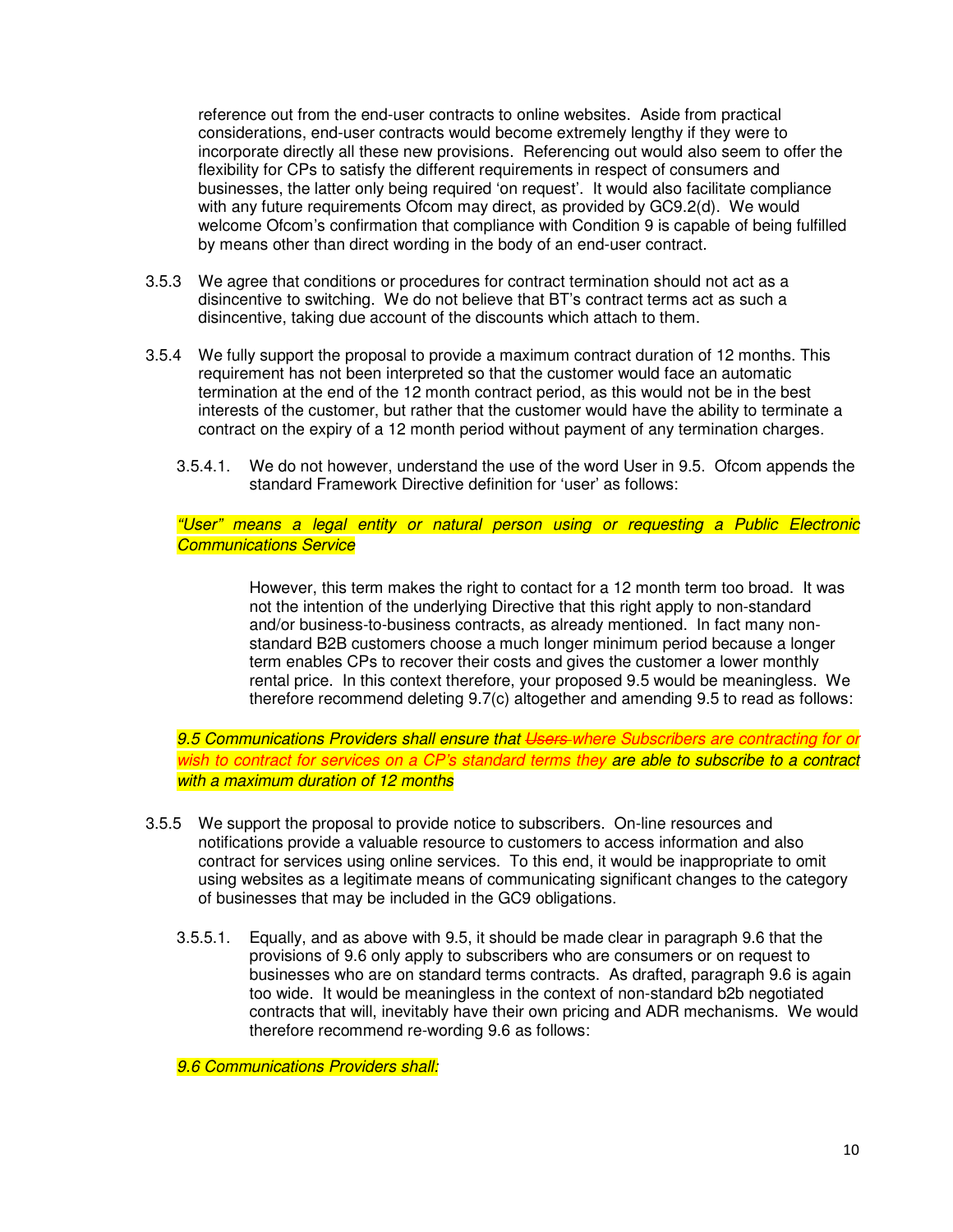*(a)give its Subscribers (who are consumers or businesses contracting for Public Electronic Communications Services from CPs on standard terms)adequate notice not shorter than one month of any modifications likely to be of material detriment to that Subscriber;*

*(b)allow its Subscribers, as defined in 9.6(a) above, to withdraw from their contract without penalty upon such notice; and shall,*

*(c) at the same time as giving the notice in condition 9.6 (a) above, inform the Subscriber, as defined in 9.6(a) above), of their ability to terminate the contract without penalty if the proposed modification is not acceptable to the Subscriber.*

#### *Q6. Do you agree with our proposals to ensure equivalent access to the emergency services for disabled users and to mandate the provision of Emergency SMS?*

3.6.1 We agree and support this proposal, however we believe the following amendment to the proposed wording for 15.7 [with proposed changes shown in red] is necessary to remove any ambiguity of where this obligation applies:

*Mobile Communications Providers shall provide End-Users with hearing or speech impairments with Mobile SMS Access to Emergency Organisations by using the emergency call numbers "112" and "999" at no charge.*

#### *Q7. Do you agree that given the existing measures that are in place to help disabled users to access 116XXX services, it is not necessary to make further changes to GC15 in this respect?*

3.7.1 Yes

#### *Q8. Do you agree with our proposals on conditions for transferring the rights of use of telephone numbers and also for granting their use for a limited period of time?*

- 3.8.1 We believe that as well as defining rights of use, Ofcom should perhaps make it clear that there are, and define, responsibilities of use. That is, insofar as range-holders sub-allocate the rights of use, they sub-allocate the responsibilities of use. This would mean that if the sub-allocation is somehow mis-used, it is the sole responsibility of the sub-allocatee and not the range-holder. This may make the sub-allocation of numbers more attractive to rangeholders.
- 3.8.2 Ofcom indicates that it may make short-term allocations at the request of a CP, to serve the needs of that CP. Given that such numbers would (presumably) be portable, Ofcom would need to consider porting rights and their implications when allocating numbers on a shortterm basis, noting that customers need not necessarily retain the same service once they have ported their number. For example, it would seem quite possible that the gaining provider may require the allocation to remain open beyond its sunset date. A proliferation of short duration allocations would also affect all CPs who would have to insert routings and then remove them for short duration allocations where they would not have to for standard allocations. In short, Ofcom should note that the duration of any allocation potentially affects all CPs, not just the applicant.
- 3.8.3 An observation where numbers are sub-allocated to third parties, or where an allocation is hosted by a third party, it would seem likely to become more difficult for Ofcom to administer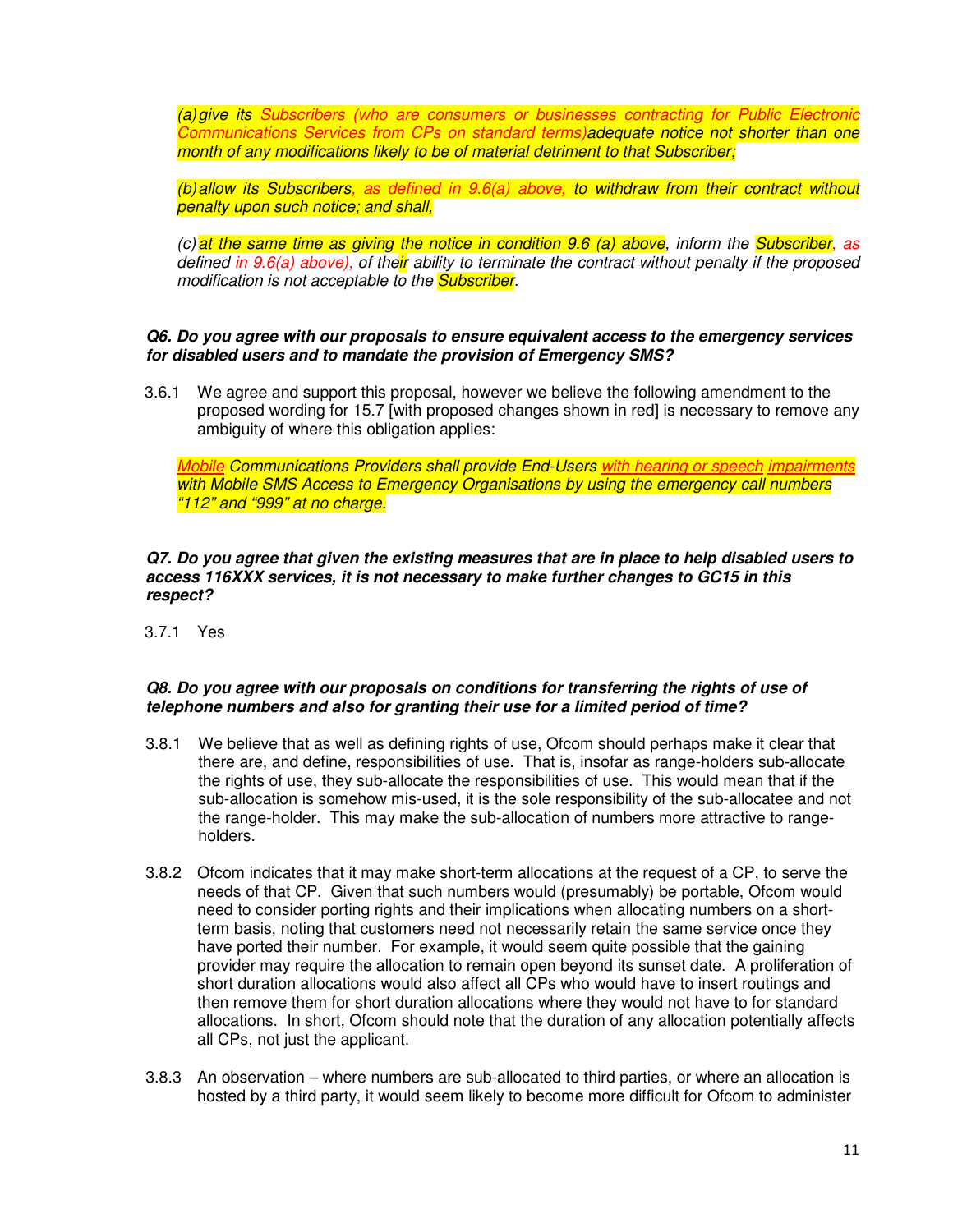the National Numbering Scheme efficiently as the direct communication link to the rangeholder would disappear.

#### *Q9. Do you agree with our proposals on the one working day requirement in relation to bulk mobile ports and in relation to fixed porting? If not, please explain why?*

- 3.9.1 We agree that the current consumer protection and verification rules must be maintained and that wider changes to the General Conditions should not precede the conclusion of Ofcom's switching review. We therefore agree that fulfilling the port activation request within one working/business day for confirmed orders as we do today would meet the requirement. We would be happy to work with Ofcom and industry to agree details of how the rules should be applied.
- 3.9.2 Where there is a requirement to port a large quantity of numbers for a large or complex business customer and regardless of any future definition, it may not be possible to complete this within one business day. Typically, this type of bulk port would be managed through an agreed schedule in order to best balance the needs of the customer with what is technically possible. We expect industry and customers to be able to find ways to allow numbers to be ported in the shortest possible time and would hope that the new requirements won't prove counter-productive and get in the way of efficient porting, with CPs paradoxically having to refuse to port because they know it cannot be done within a day. As Ofcom recognises, fixed number porting usually takes place within twenty minutes or so of the activation request. BT wonders whether it may be time for a (revised) Functional Specification to be re-introduced, and referred to within GC18.
- 3.9.3 We would be grateful if Ofcom could confirm whether mobile short numbers are subject to number portability and if not, what steps Ofcom would consider to bring such numbers into scope so customers using them have the same rights as other customers.

#### *Q10. Do you agree with our proposed approach to the porting compensation scheme requirement?*

- 3.10.1 We agree in principle with the proposed approach for the porting compensation scheme however, we cannot see how a sound customer focused scheme can be in place by 25 May 2011. Whilst it is right that CPs must put their own compensation schemes in place and for these to be reviewed after 12 months, there are many factors that need to be agreed within the industry to ensure that any the schemes are actually workable for the customer. For example, at the most basic level, it is not even clear which party the customer should go to for compensation, the gaining or losing party.
- 3.10.2 The porting process is complex and delays may arise for a variety of reasons. The problem could arise as a result of an action or inaction by the gaining provider, losing provider, rangeholder or any other sub-allocatee within the chain. For a scheme to be operational and meaningful, it must also be simple and easy to communicate to the consumer and fair to all providers in the new or previous supply chain. Some of the first issues that need to be resolved include the following:-
	- 3.10.2.1 For customers to benefit from the compensation scheme there must be no disincentive to making a claim. It will need to be clear to customers who they can make a claim from, in which specific circumstances and how they go about it. The process must be straightforward. This will take time to develop.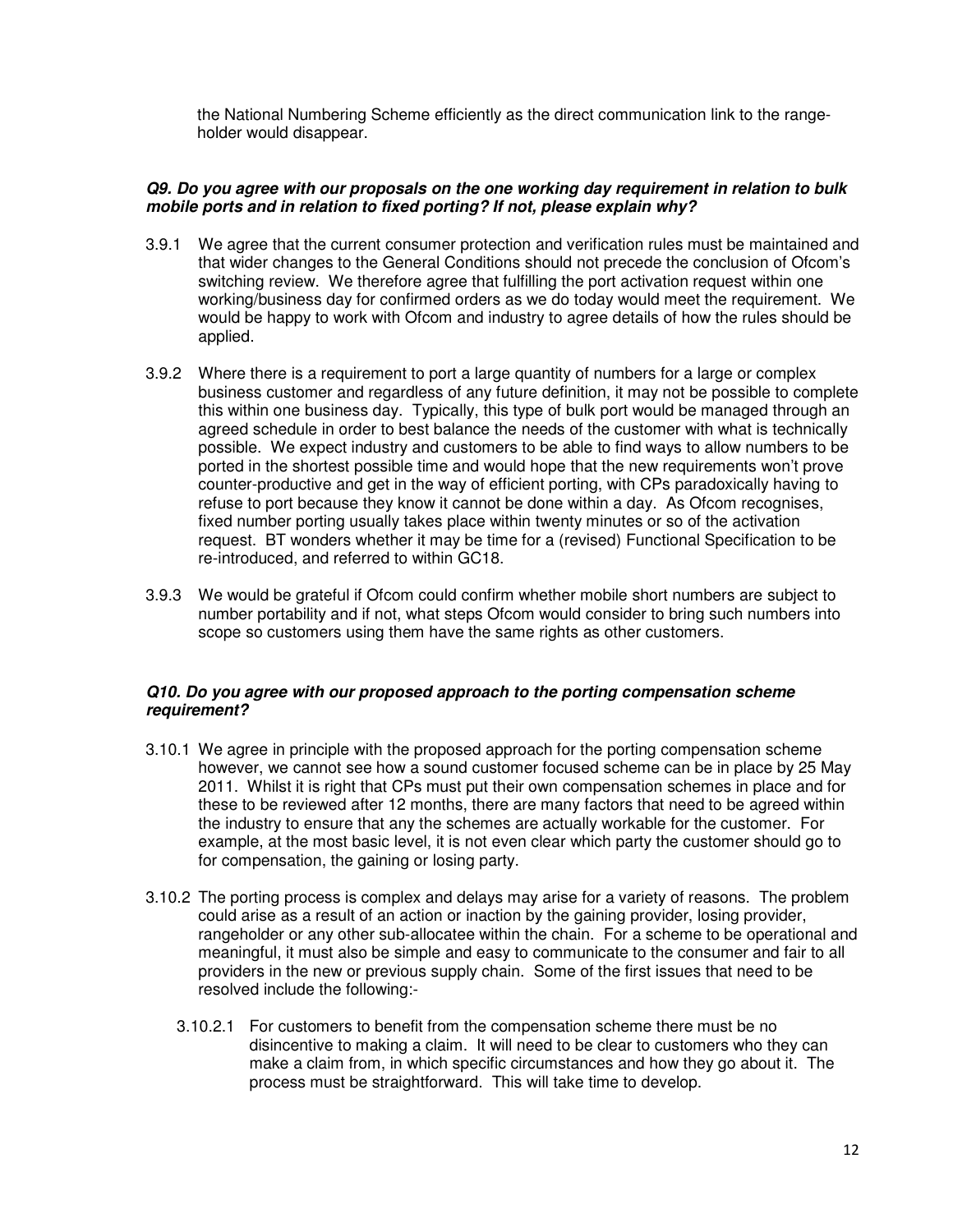- 3.10.2.2 Customers must not get caught up in intra-industry disagreements about how the delay was caused or by whom. We believe industry must agree a set of circumstances and criteria for the various types of porting delay such that any claim for compensation can be processed "behind the scenes" as quickly and easily as possible for the customer, with the culpable party recompensing whoever paid the customer where liable.
- 3.10.2.3 It is more efficient for CPs to credit customers via a phone bill, however it is unlikely that any claim against the losing provider would conclude in time for an adjustment of the final bill. It may therefore be more sensible for compensation to be paid by the gaining provider (assuming the port has completed) in all cases with an industry agreed mechanism for reimbursement from the appropriate party where the delay or abuse was outside of their control. We believe that further industry discussions are needed to ensure that compensation schemes work efficiently and effectively, cannot be arbitraged, and would welcome the opportunity to work with Ofcom and industry to progress this area as quickly as possible.
- 3.10.2.4 We agree that it is sensible to use existing complaint channels and processes wherever possible for processing porting compensation claims. However, there needs to be a mechanism in place for those cases that go to ADR and are won by the customer, to allow recovery of the costs and compensation from the CP responsible if this is not the party against whom the customer under the process has taken the dispute.

### *Q11. Do you agree with our proposed approach on requirements relating to ensuring access to all numbers within the Community, the charging of ETNS numbers and calling the hotline for missing children on 116000?*

- 3.11.1 As acknowledged by Ofcom, all numbers are not the same. Within a national environment in addition to geographic numbers, there are non geographic numbers that themselves have a wide range of charging regimes associated with them (from freephone to premium rate) as well as national only numbers. Access to numbers in the community, from outside the country in which they are allocated, should only occur where they are part of the international numbering scheme (as defined in ITU-T Recommendation E.164). GC20 provides that access is required only where it is commercially and technically viable.
- 3.11.2 As the ITU has reclaimed the numbers associated with the ETNS, we believe it is unclear what numbers Ofcom is referring to, and therefore what the service would be. The recent consultation from the EC suggested the use of national-only numbers (e.g. 115xxx). Irrespective of the numbers used, calls to the ETNS should be based on commercial arrangements, market demand, and technical capability.
- 3.11.3 BT already ensures access to 116000. However, this is only one of a number 116 numbers aligned to social services which may need the support of the regulator to ensure access.
- 3.11.4 We believe that further discussion and possibly consultation is required for this area. A number of questions relating to technical feasibility, potential for arbitrage, fraud and misuse arise from these proposals as well as a need for agreed procedural arrangements for number blocking and notification. We would welcome the opportunity to discuss our concerns in more detail so as to help Ofcom in the implementation of ETNS amendments.

## *Q12. Do you agree with the proposed obligation on universal service providers to notify us when they are disposing of part or all their local access network assets?*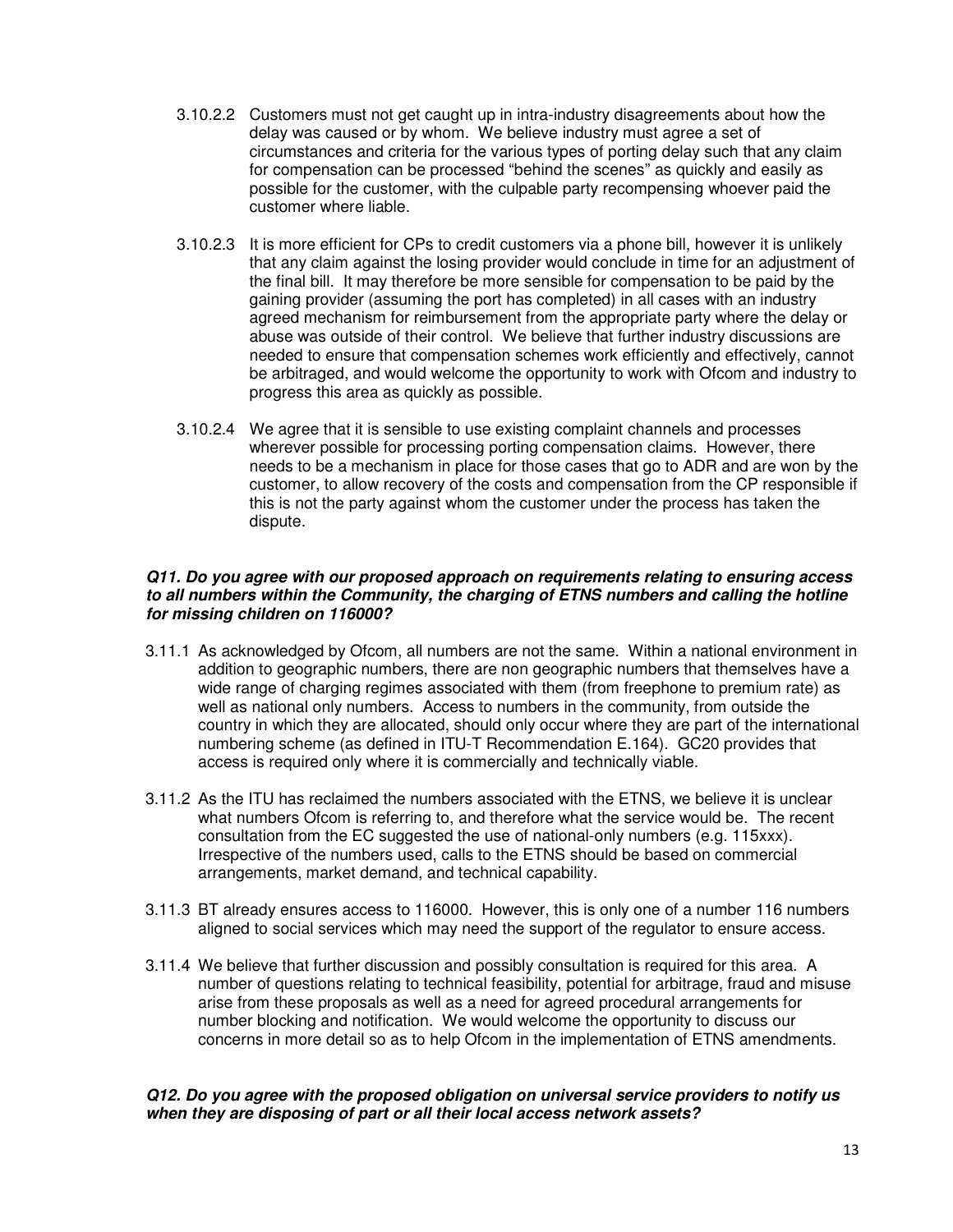- 3.12.1 It is clear that Ofcom requires notification of the disposal of local access network assets to be able to assess how and by who continued delivery of Universal Service will be achieved. However, the proposed text for the proposed Universal Service Condition 9 would benefit from clearer wording. The intention is that the new condition would apply in cases where legal ownership of the working assets is transferred to another legal entity, but should not apply in cases where, as part of BT's normal business, we dispose of or de-commission specific parts of our asset base.
- 3.12.2 We would welcome the opportunity to meet and discuss further, how this can best be achieved to meet our joint objectives.